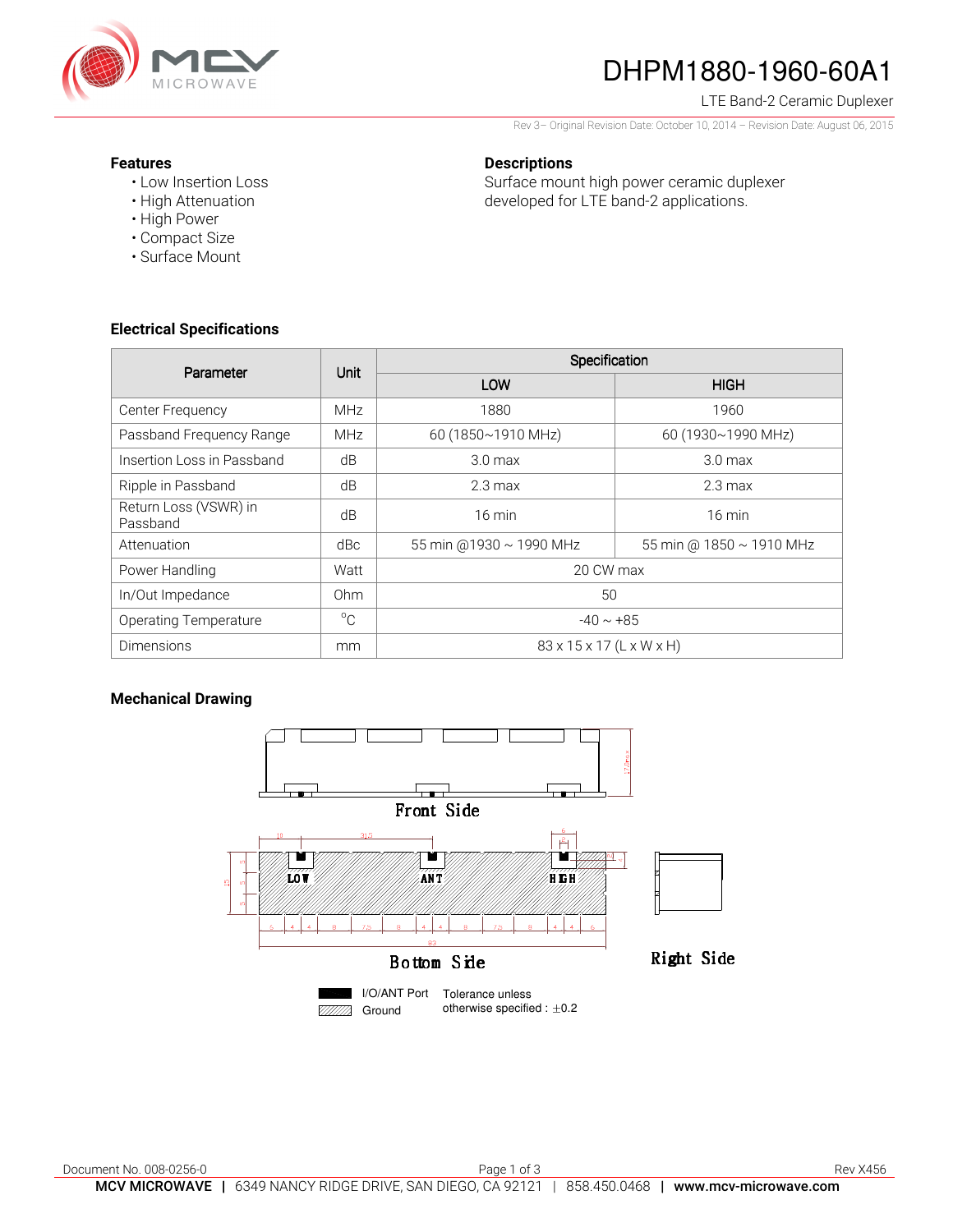

## DHPM1880-1960-60A1

LTE Band-2 Ceramic Duplexer

Rev 3– Original Revision Date: October 10, 2014 – Revision Date: August 06, 2015

#### **Recommended PCB Layout**



#### **Electrical Response**